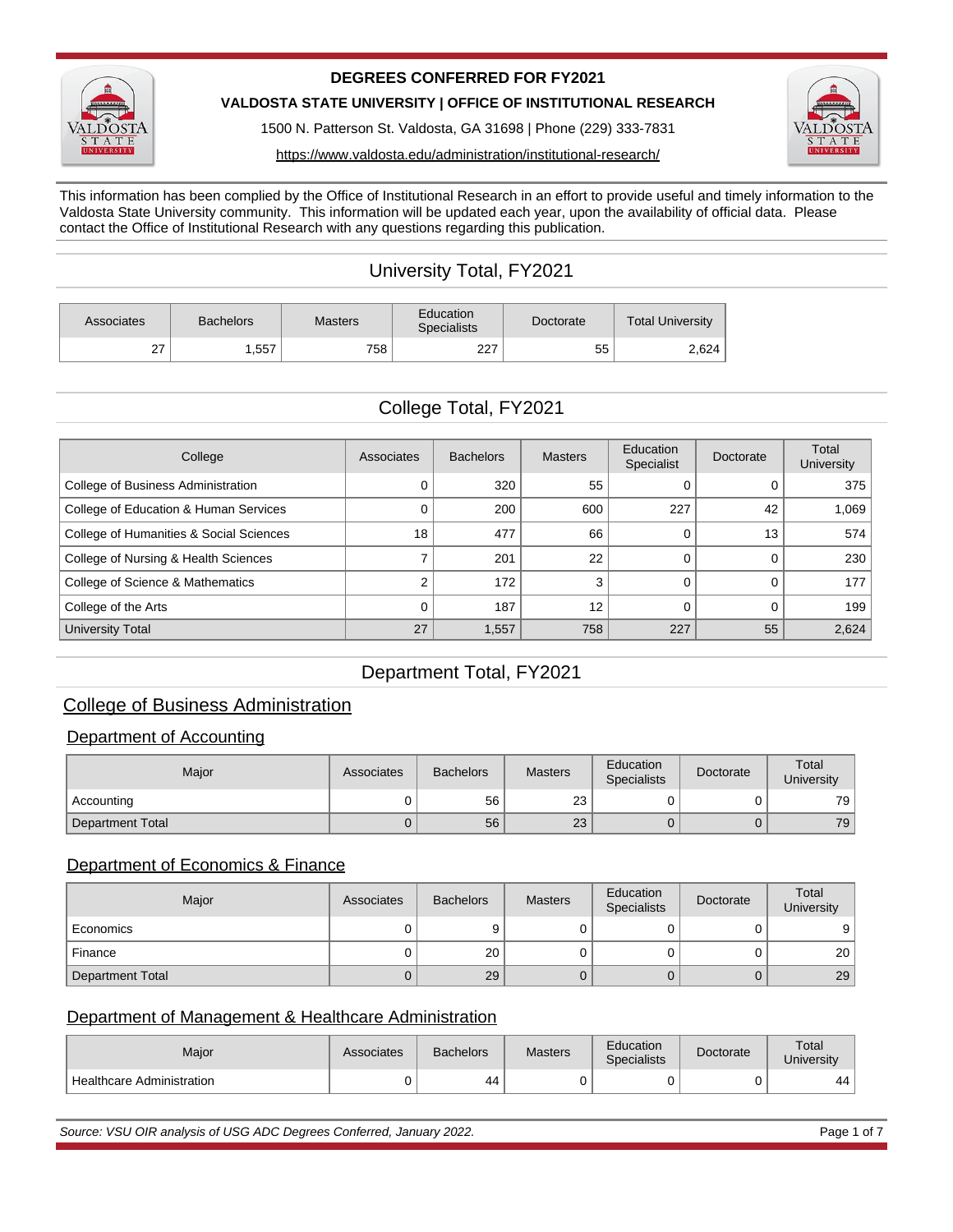| Major            | Associates | <b>Bachelors</b> | <b>Masters</b> | <b>Education</b><br><b>Specialists</b> | Doctorate | Total<br>University |
|------------------|------------|------------------|----------------|----------------------------------------|-----------|---------------------|
| Management       |            | 116              |                |                                        |           | 116 I               |
| Department Total |            | 160              |                |                                        |           | 160                 |

### Department of Marketing & International Business

| Major                         | Associates | <b>Bachelors</b> | <b>Masters</b> | Education<br><b>Specialists</b> | Doctorate | Total<br><b>University</b> |
|-------------------------------|------------|------------------|----------------|---------------------------------|-----------|----------------------------|
| <b>International Business</b> |            | 17               |                |                                 |           |                            |
| Marketing                     |            | 58               |                |                                 |           | 58                         |
| <b>Department Total</b>       |            | 75               |                |                                 |           | 75                         |

#### Undeclared Department

| Maior                             | Associates | <b>Bachelors</b> | <b>Masters</b> | Education<br><b>Specialists</b> | Doctorate | Total<br>University |
|-----------------------------------|------------|------------------|----------------|---------------------------------|-----------|---------------------|
| Master of Business Administration |            |                  | 32             |                                 |           | 32                  |
| Department Total                  |            |                  | 32             |                                 |           | 32                  |

## College of Education & Human Services

## Department of Communication Science and Disorders

| Major                                              | Associates | <b>Bachelors</b> | <b>Masters</b> | Education<br><b>Specialists</b> | Doctorate | Total<br><b>University</b> |
|----------------------------------------------------|------------|------------------|----------------|---------------------------------|-----------|----------------------------|
| Clinical Doctorate in Speech Language<br>Pathology | 0          | υ                |                |                                 |           | 6                          |
| <b>Communication Disorders</b>                     | U          | 46               | 74             |                                 |           | 120                        |
| Department Total                                   | U          | 46               | 74             |                                 | 6         | 126                        |

#### Department of Human Services

| Major                      | Associates | <b>Bachelors</b> | <b>Masters</b> | Education<br><b>Specialists</b> | Doctorate | Total<br>University |
|----------------------------|------------|------------------|----------------|---------------------------------|-----------|---------------------|
| <b>Counselor Education</b> |            |                  | 13             |                                 |           | 13                  |
| Marriage & Family Therapy  |            |                  | 26             |                                 |           | 26                  |
| Psychology                 |            |                  | 11             |                                 |           |                     |
| <b>School Counseling</b>   |            |                  |                | 52                              |           | 52                  |
| Social Work                |            |                  | 42             |                                 |           | 42                  |
| <b>Department Total</b>    |            |                  | 92             | 52                              |           | 144                 |

### Department of Leadership, Technology, & Workforce Development

| Major                                      | Associates | <b>Bachelors</b> | <b>Masters</b> | Education<br><b>Specialists</b> | Doctorate | Total<br>University |
|--------------------------------------------|------------|------------------|----------------|---------------------------------|-----------|---------------------|
| <b>Adult &amp; Career Education</b>        |            |                  | 43             |                                 |           | 43                  |
| Adult and Career Education                 |            |                  |                |                                 |           |                     |
| Curriculum and Instruction                 |            |                  |                |                                 |           |                     |
| Curriculum and Instruction in Accomplished |            |                  | 66             |                                 |           | 66                  |

Source: VSU OIR analysis of USG ADC Degrees Conferred, January 2022. Page 2 of 7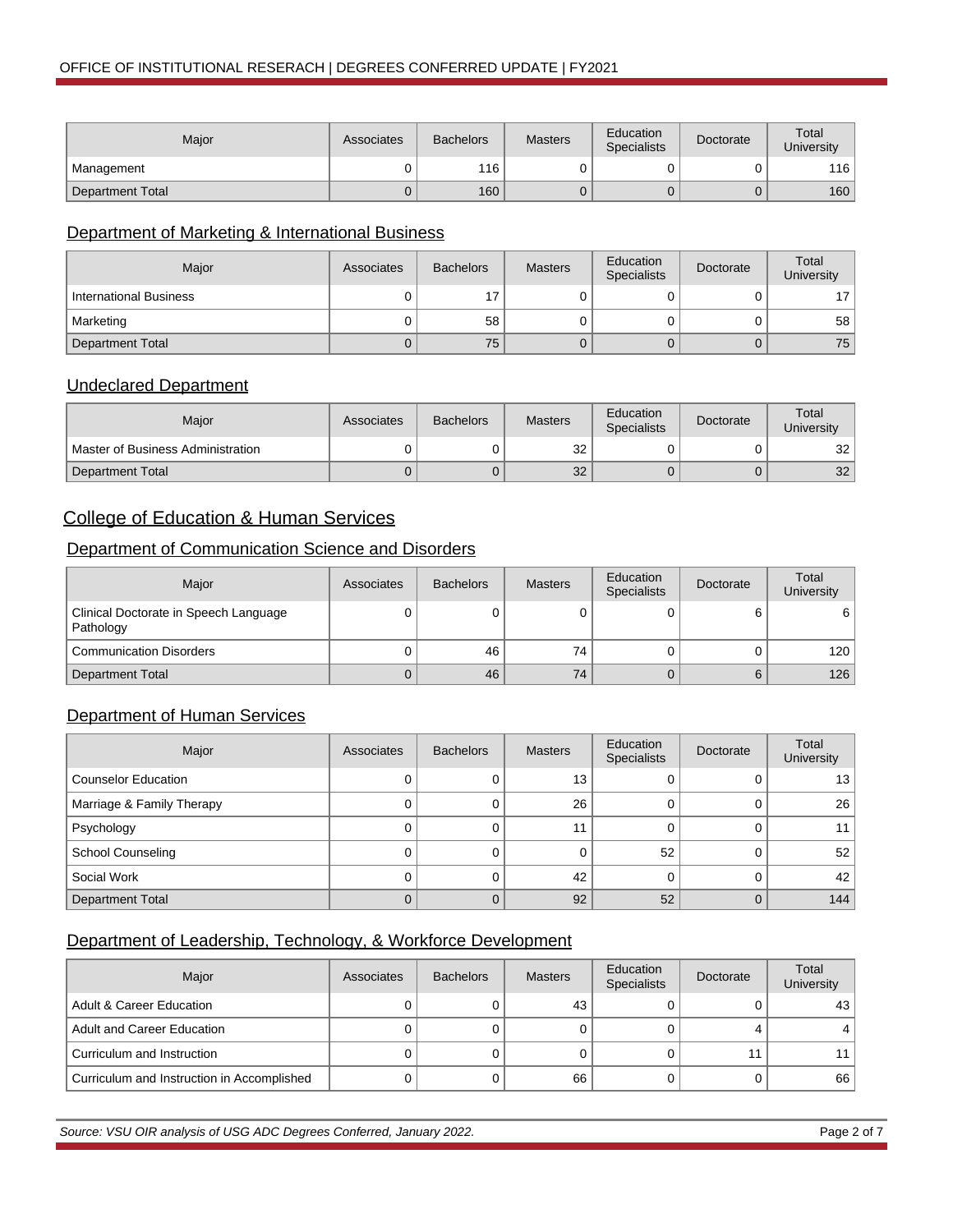| Major                              | Associates | <b>Bachelors</b> | <b>Masters</b> | Education<br><b>Specialists</b> | Doctorate | Total<br><b>University</b> |
|------------------------------------|------------|------------------|----------------|---------------------------------|-----------|----------------------------|
| Teaching                           |            |                  |                |                                 |           |                            |
| <b>Educational Leadership</b>      |            | 0                | 26             | 11                              |           | 37                         |
| Human Capital Performance          |            | 10               |                |                                 |           | 10                         |
| Instructional Technology           |            |                  | 27             | 53                              |           | 80                         |
| Leadership                         |            |                  |                |                                 | 21        | 21                         |
| Office Administration & Technology |            | 33               |                |                                 |           | 33                         |
| <b>Workforce Education</b>         |            | 8                |                |                                 |           | 8                          |
| <b>Department Total</b>            |            | 51               | 162            | 64                              | 36        | 313                        |

### Department of Library & Information Science

| Maior                         | Associates | <b>Bachelors</b> | <b>Masters</b> | Education<br><b>Specialists</b> | Doctorate | Total<br>University |
|-------------------------------|------------|------------------|----------------|---------------------------------|-----------|---------------------|
| Library & Information Science | 0          |                  | 120            |                                 |           | 120                 |
| Department Total              | 0          | U                | 120            |                                 |           | 120                 |

## Department of Teacher Education

| Major                                            | Associates  | <b>Bachelors</b> | <b>Masters</b> | Education<br><b>Specialists</b> | Doctorate | Total<br>University |
|--------------------------------------------------|-------------|------------------|----------------|---------------------------------|-----------|---------------------|
| American Sign Language & English<br>Interpreting | 0           | 18               | $\Omega$       | ი                               | $\Omega$  | 18                  |
| Coaching Pedagogy in Physical Education          | $\Omega$    | 0                | 0              | 37                              | 0         | 37                  |
| <b>Elementary Education</b>                      | $\Omega$    | 47               | 65             | 0                               | 0         | 112                 |
| Health & Physical Education                      | $\Omega$    | 12               | 31             |                                 | 0         | 43                  |
| Middle Grades Education                          | $\Omega$    | 26               |                |                                 |           | 27                  |
| Middle Grades Math and Science                   | $\Omega$    | 0                | 17             |                                 |           | 17                  |
| Secondary Education                              | $\Omega$    | 0                | 13             |                                 |           | 13                  |
| <b>Special Education</b>                         | $\Omega$    | $\Omega$         | 25             | 11                              | $\Omega$  | 36                  |
| <b>Teacher Leadership</b>                        | $\Omega$    | $\Omega$         | $\Omega$       | 63                              | $\Omega$  | 63                  |
| <b>Department Total</b>                          | $\mathbf 0$ | 103              | 152            | 111                             | $\Omega$  | 366                 |

## College of Humanities & Social Sciences

### Department of English

| Major                                  | Associates | <b>Bachelors</b> | <b>Masters</b> | Education<br><b>Specialists</b> | Doctorate | Total<br><b>University</b> |
|----------------------------------------|------------|------------------|----------------|---------------------------------|-----------|----------------------------|
| English                                |            | 15               |                |                                 |           | 18                         |
| English Studies Language Arts Teachers |            |                  |                |                                 |           |                            |
| Department Total                       |            | 15               |                |                                 |           | 22                         |

### Department of History

| Гоtal<br>≘ducation<br>Aasters<br>chelors<br>ociates<br>┘⌒<br>Major<br>≎torate<br>$\sim$<br>$\cdots$<br>cialists<br>Jniversity |
|-------------------------------------------------------------------------------------------------------------------------------|
|-------------------------------------------------------------------------------------------------------------------------------|

Source: VSU OIR analysis of USG ADC Degrees Conferred, January 2022. Page 3 of 7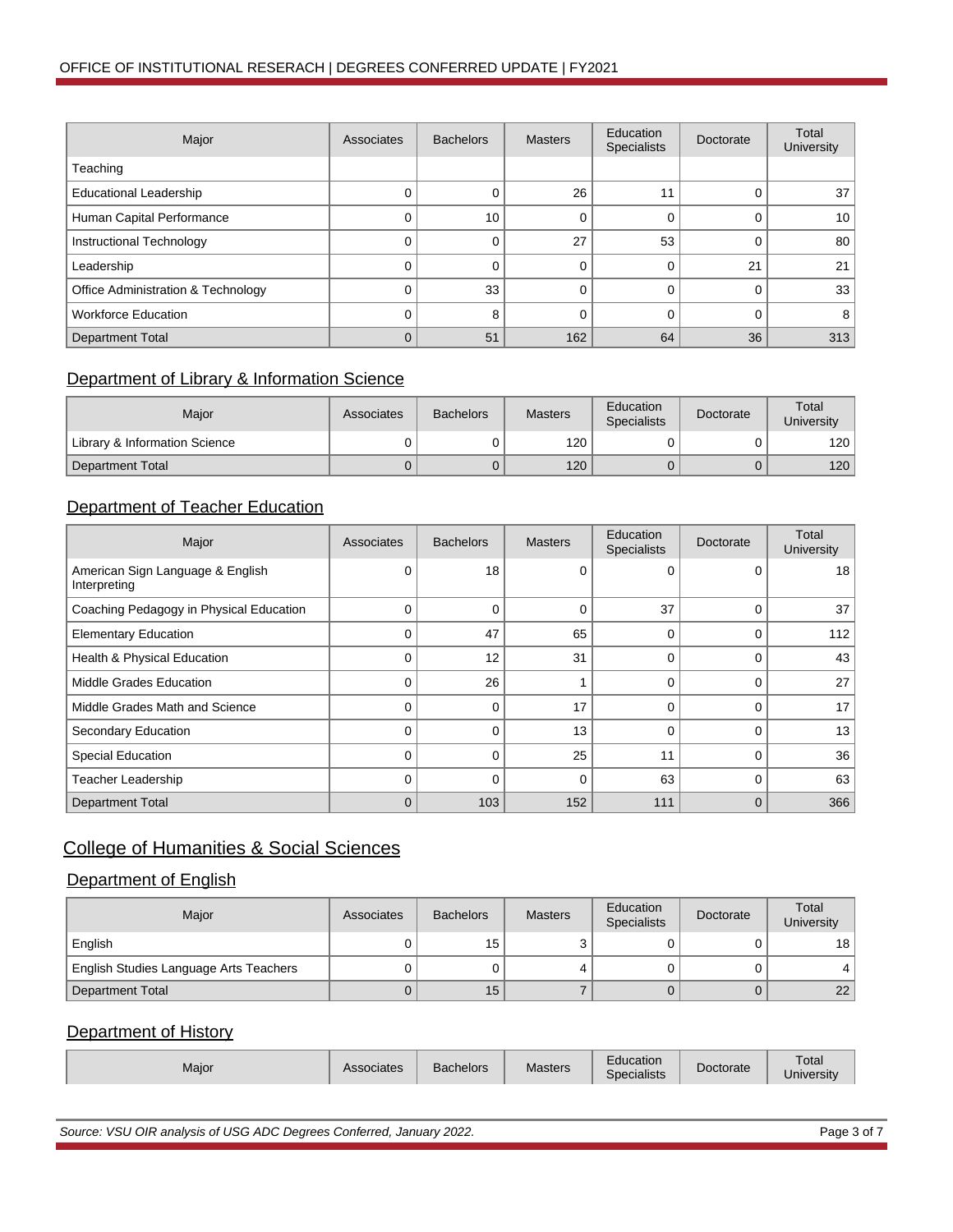| Major            | Associates | <b>Bachelors</b> | <b>Masters</b> | Education<br><b>Specialists</b> | Doctorate | Total<br>University |
|------------------|------------|------------------|----------------|---------------------------------|-----------|---------------------|
| History          |            | 23               |                |                                 |           | 24                  |
| Department Total |            | 23               |                |                                 |           | 24                  |

### Department of Modern & Classical Languages

| Major                                  | Associates | <b>Bachelors</b> | <b>Masters</b> | Education<br><b>Specialists</b> | Doctorate | Total<br>University |
|----------------------------------------|------------|------------------|----------------|---------------------------------|-----------|---------------------|
| English to Speakers of Other Languages |            |                  |                |                                 |           |                     |
| Foreign Language Education             |            |                  | 15             |                                 |           | 15                  |
| French                                 |            | 5                |                |                                 |           |                     |
| Spanish                                |            | 11               |                |                                 |           |                     |
| <b>Department Total</b>                |            | 16               | 22             |                                 |           | 38                  |

### Department of Philosophy & Religious Studies

| Maior                          | Associates | <b>Bachelors</b> | <b>Masters</b> | Education<br><b>Specialists</b> | Doctorate | Total<br>University |
|--------------------------------|------------|------------------|----------------|---------------------------------|-----------|---------------------|
| Philosophy & Religious Studies |            |                  |                |                                 |           |                     |
| Department Total               |            |                  |                |                                 |           |                     |

### **Department of Political Science**

| Major                        | Associates | <b>Bachelors</b> | <b>Masters</b> | Education<br><b>Specialists</b> | Doctorate | Total<br>University |
|------------------------------|------------|------------------|----------------|---------------------------------|-----------|---------------------|
| Organizational Leadership    |            | 100              |                |                                 |           | 100                 |
| <b>Political Science</b>     |            | 27               |                |                                 |           | 27                  |
| <b>Public Administration</b> |            | υ                | 30             |                                 | 13        | 43                  |
| Department Total             |            | 127              | 30             |                                 | 13        | 170                 |

## Department of Psychological Sciences

| Major            | Associates | <b>Bachelors</b> | <b>Masters</b> | Education<br><b>Specialists</b> | Doctorate | Total<br>University |
|------------------|------------|------------------|----------------|---------------------------------|-----------|---------------------|
| Psychology       |            | 121              |                |                                 |           | 121                 |
| Department Total |            | 121              |                |                                 |           | 121                 |

### Department of Sociology, Anthropology, & Criminal Justice

| Major            | Associates | <b>Bachelors</b> | <b>Masters</b> | Education<br><b>Specialists</b> | Doctorate | Total<br>University |
|------------------|------------|------------------|----------------|---------------------------------|-----------|---------------------|
| Criminal Justice |            | 65               |                |                                 |           | 65                  |
| Sociology        |            | 35               |                |                                 |           |                     |
| Department Total | U          | 100 <sub>1</sub> |                |                                 |           | 106                 |

### Division of General Studies

| Major                     | Associates | <b>Bachelors</b> | <b>Masters</b> | Education<br><b>Specialists</b> | Doctorate | Total<br>University |
|---------------------------|------------|------------------|----------------|---------------------------------|-----------|---------------------|
| Interdisciplinary Studies |            | 68               |                |                                 |           | 68                  |

Source: VSU OIR analysis of USG ADC Degrees Conferred, January 2022. Page 4 of 7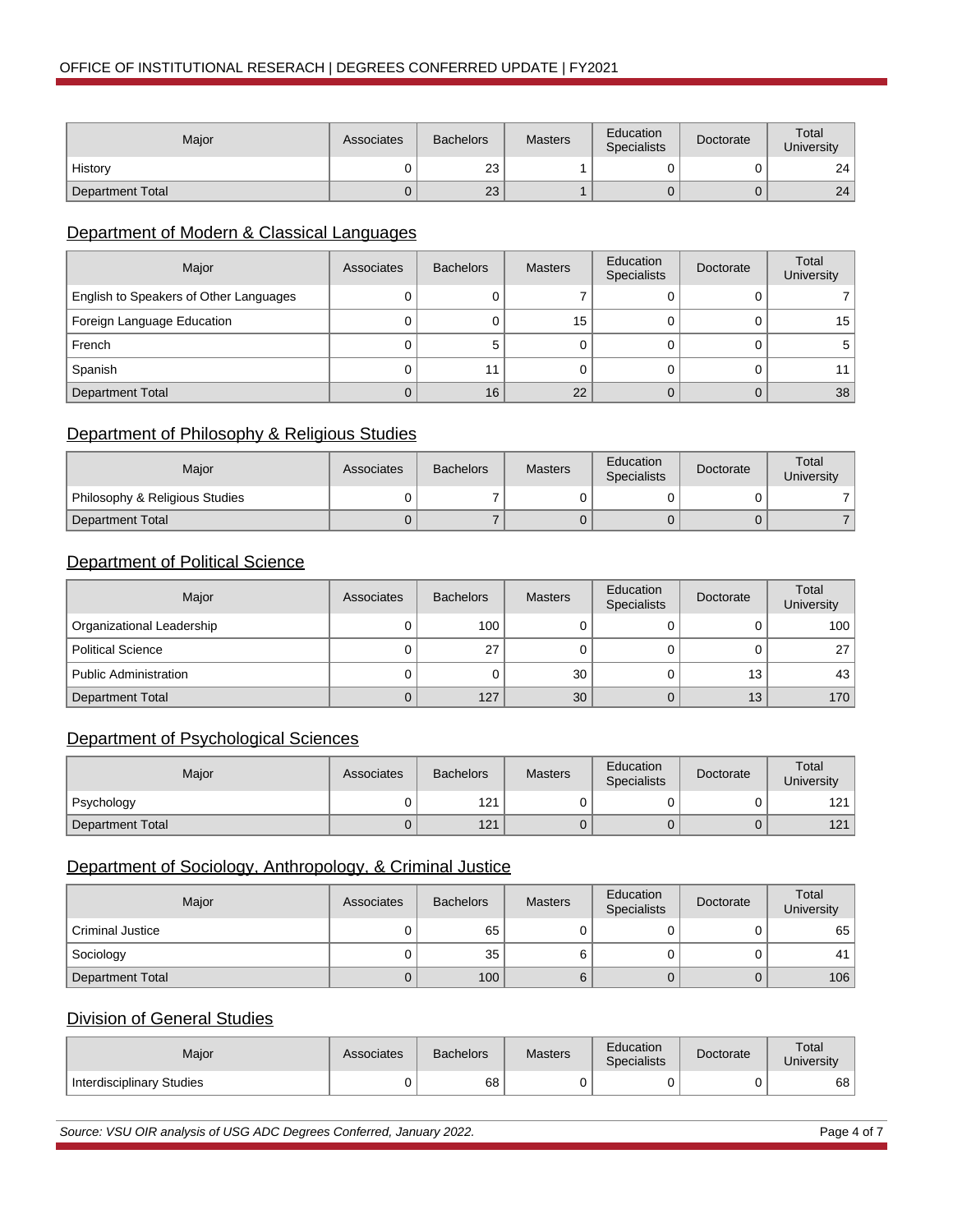| Major                   | Associates | <b>Bachelors</b> | Masters | Education<br><b>Specialists</b> | Doctorate | Total<br>University |
|-------------------------|------------|------------------|---------|---------------------------------|-----------|---------------------|
| <b>Department Total</b> |            | 68               |         |                                 |           | 68                  |

#### Undeclared Department

| Maior                           | Associates | <b>Bachelors</b> | <b>Masters</b> | Education<br><b>Specialists</b> | Doctorate | Total<br>University |
|---------------------------------|------------|------------------|----------------|---------------------------------|-----------|---------------------|
| <sup>1</sup> Associates of Arts | 18         |                  |                |                                 |           | 18                  |
| Department Total                | 18         |                  |                |                                 |           | 18                  |

### College of Nursing & Health Sciences

#### **School of Health Sciences**

| Major                      | Associates | <b>Bachelors</b> | <b>Masters</b> | Education<br><b>Specialists</b> | Doctorate | Total<br>University |
|----------------------------|------------|------------------|----------------|---------------------------------|-----------|---------------------|
| <b>Athletic Training</b>   |            |                  |                |                                 |           |                     |
| Dental Hygiene             |            |                  |                |                                 |           |                     |
| <b>Exercise Physiology</b> |            | 19               |                |                                 |           | 24                  |
| <b>Health Science</b>      |            | 95               |                |                                 |           | 95                  |
| <b>Department Total</b>    |            | 115              |                |                                 |           | 127                 |

### **School of Nursing**

| Major            | Associates | <b>Bachelors</b> | <b>Masters</b> | Education<br><b>Specialists</b> | Doctorate | Total<br>University |
|------------------|------------|------------------|----------------|---------------------------------|-----------|---------------------|
| Nursing          |            | 86               |                |                                 |           | 103                 |
| Department Total |            | 86               |                |                                 |           | 103                 |

## College of Science & Mathematics

#### Department of Biology

| Major            | Associates | <b>Bachelors</b> | <b>Masters</b> | Education<br><b>Specialists</b> | Doctorate | Total<br>University |
|------------------|------------|------------------|----------------|---------------------------------|-----------|---------------------|
| <b>Biology</b>   |            | 90               |                |                                 |           | 93                  |
| Department Total |            | 90               |                |                                 |           | 93                  |

### Department of Chemistry

| Major            | Associates | <b>Bachelors</b> | <b>Masters</b> | Education<br><b>Specialists</b> | Doctorate | Total<br>University |
|------------------|------------|------------------|----------------|---------------------------------|-----------|---------------------|
| Chemistry        |            | 16               |                |                                 |           | 16                  |
| Department Total | U          | 16               |                |                                 |           | 16                  |

### Department of Computer Science

| Maior                        | Associates | <b>Bachelors</b> | <b>Masters</b> | Education<br><b>Specialists</b> | Doctorate | Total<br>University |
|------------------------------|------------|------------------|----------------|---------------------------------|-----------|---------------------|
| Computer Information Systems |            | 13               |                |                                 |           | 13                  |
| Computer Science             |            | 24               |                |                                 |           | 24 <sub>1</sub>     |

Source: VSU OIR analysis of USG ADC Degrees Conferred, January 2022. Page 5 of 7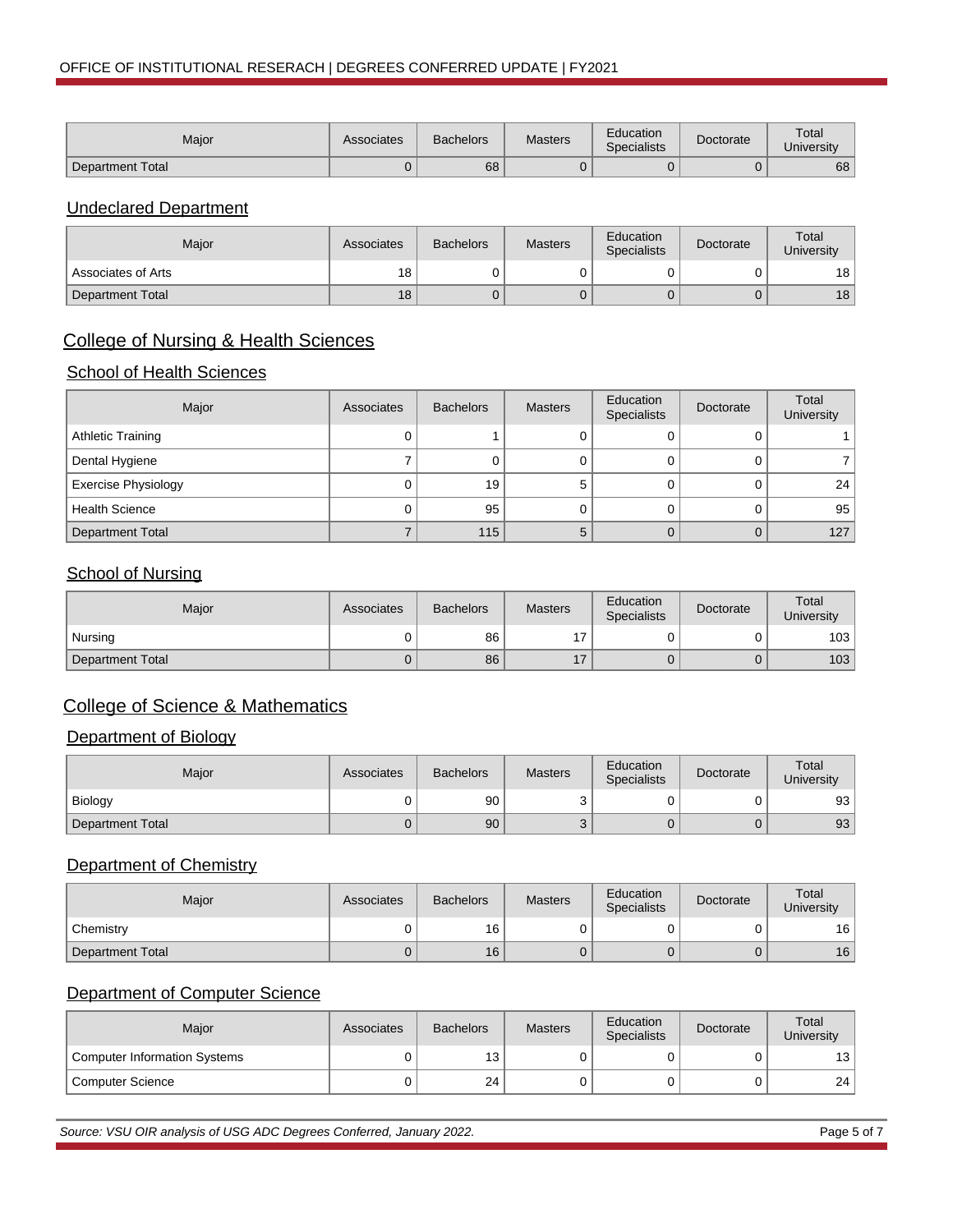| Major            | Associates | <b>Bachelors</b> | Masters | Education<br><b>Specialists</b> | Doctorate | Total<br><b>University</b> |
|------------------|------------|------------------|---------|---------------------------------|-----------|----------------------------|
| Department Total |            | 37               |         |                                 |           | 27<br>، ب                  |

### Department of Mathematics

| Major                      | Associates | <b>Bachelors</b> | <b>Masters</b> | Education<br><b>Specialists</b> | Doctorate | Total<br>University |
|----------------------------|------------|------------------|----------------|---------------------------------|-----------|---------------------|
| <b>Applied Mathematics</b> |            |                  |                |                                 |           |                     |
| Mathematics                |            |                  |                |                                 |           |                     |
| Department Total           |            | 12               |                |                                 |           | 12                  |

### Department of Physics, Astronomy, Geosciences, & Engineering Technologies

| Major                           | Associates | <b>Bachelors</b> | <b>Masters</b> | Education<br>Specialists | Doctorate | Total<br>University |
|---------------------------------|------------|------------------|----------------|--------------------------|-----------|---------------------|
| Astronomy                       |            | э                |                |                          |           |                     |
| <b>Engineering Studies</b>      |            |                  |                |                          |           |                     |
| <b>Environmental Geoscience</b> |            |                  |                |                          |           |                     |
| Physics                         |            | э                |                |                          |           |                     |
| <b>Department Total</b>         |            | 17               |                |                          |           | 19                  |

## College of the Arts

### Department of Art & Design

| Major                   | Associates | <b>Bachelors</b> | <b>Masters</b> | Education<br>Specialists | Doctorate | Total<br>University |
|-------------------------|------------|------------------|----------------|--------------------------|-----------|---------------------|
| Art                     |            | 21               |                |                          |           | $^{\circ}$          |
| Art Education           |            |                  |                |                          |           |                     |
| <b>Interior Design</b>  |            |                  |                |                          |           |                     |
| <b>Department Total</b> |            | 34               |                |                          |           | 34                  |

### Department of Communication Arts

| Major                   | Associates | <b>Bachelors</b> | <b>Masters</b> | Education<br>Specialists | Doctorate | Total<br>University |
|-------------------------|------------|------------------|----------------|--------------------------|-----------|---------------------|
| Communication           | O          | 49               |                |                          |           | 55                  |
| Dance                   | 0          | 9                |                |                          |           | 9                   |
| Mass Media              |            | 51               |                |                          |           | 51                  |
| Theatre Arts            |            | 18               |                |                          |           | 18                  |
| <b>Department Total</b> |            | 127              |                |                          |           | 133                 |

#### Department of Music

| Major             | Associates | <b>Bachelors</b> | <b>Masters</b> | Education<br><b>Specialists</b> | Doctorate | Total<br>University |
|-------------------|------------|------------------|----------------|---------------------------------|-----------|---------------------|
| Music             |            | 22               |                |                                 |           | 22                  |
| l Music Education |            |                  |                |                                 |           |                     |